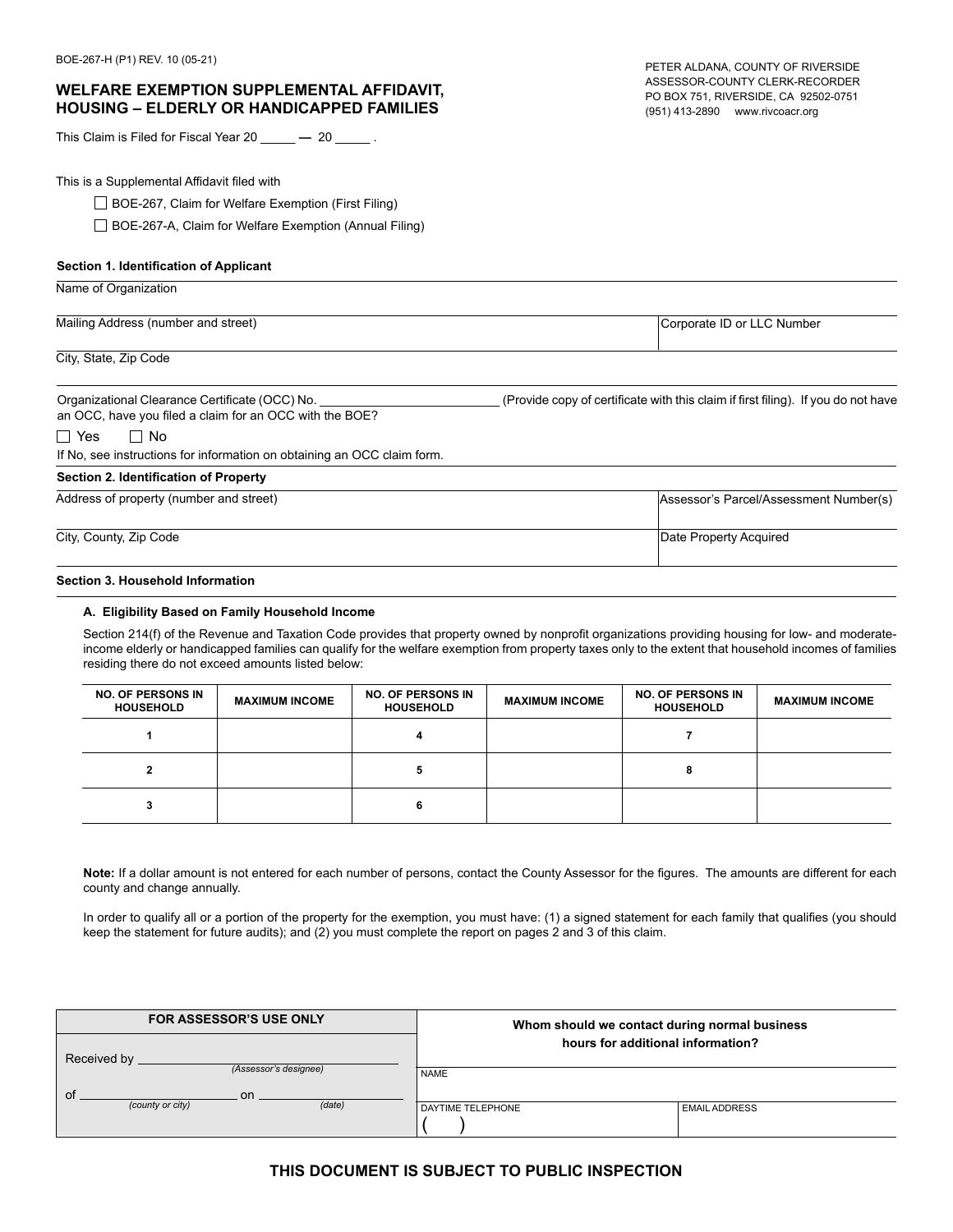#### **B. List of Qualified Families**

Complete or attach list showing desired information for only those households that qualify; use additional sheets if necessary.

| <b>ADDRESS / UNIT NUMBER</b><br>(use two lines if there are two families in a unit) | <b>NO. OF PERSONS IN FAMILY</b><br>(may be more than one family in unit) | <b>MAXIMUM INCOME FOR FAMILY</b><br><b>DOES NOT EXCEED</b> |
|-------------------------------------------------------------------------------------|--------------------------------------------------------------------------|------------------------------------------------------------|
|                                                                                     |                                                                          |                                                            |
| 2.                                                                                  |                                                                          |                                                            |
| 3.                                                                                  |                                                                          |                                                            |
| $\overline{4}$                                                                      |                                                                          |                                                            |
| 5.                                                                                  |                                                                          |                                                            |

| C. Recap for All Families, Eligible and Ineligible                                                                                                                                                  | <b>EXAMPLE</b> | <b>ACTUAL</b> |
|-----------------------------------------------------------------------------------------------------------------------------------------------------------------------------------------------------|----------------|---------------|
| 1. Number of qualified families. (one for each line filled in above)                                                                                                                                | 110            |               |
| 2. Number of non-qualified families. (Occupants did not sign statement, refused to report, amount of income is<br>over the limit, or unit was occupied by other than elderly or handicapped family) | 10             |               |
| 3. Total number of families.                                                                                                                                                                        | 120            |               |

| D. Exemption Calculation                                                                                                                                                     | <b>EXAMPLE</b> | <b>ACTUAL</b> |
|------------------------------------------------------------------------------------------------------------------------------------------------------------------------------|----------------|---------------|
| Percentage which the number of low and moderate-income elderly and handicapped families occupying the<br>property is of the total number of families occupying the property. | 110/120        |               |
| Maximum percentage of value of property eligible for exemption.                                                                                                              | 91.66%         |               |

### **Section 4. Property Use**

| Does this property include commercial space? $\Box$ Yes $\Box$ No Give a brief description of its use: |  |  |  |
|--------------------------------------------------------------------------------------------------------|--|--|--|
|--------------------------------------------------------------------------------------------------------|--|--|--|

# **CERTIFICATION**

*I certify (or declare) under penalty of perjury under the laws of the State of California that the foregoing and all information contained herein, including any accompanying statements or documents, is true, correct, and complete to the best of my knowledge and belief.*

| NAME                                                                                                | TITLE | DATE |
|-----------------------------------------------------------------------------------------------------|-------|------|
|                                                                                                     |       |      |
| <b>SIGNATURE</b><br>the contract of the contract of the contract of the contract of the contract of |       |      |

 $\blacktriangleright$